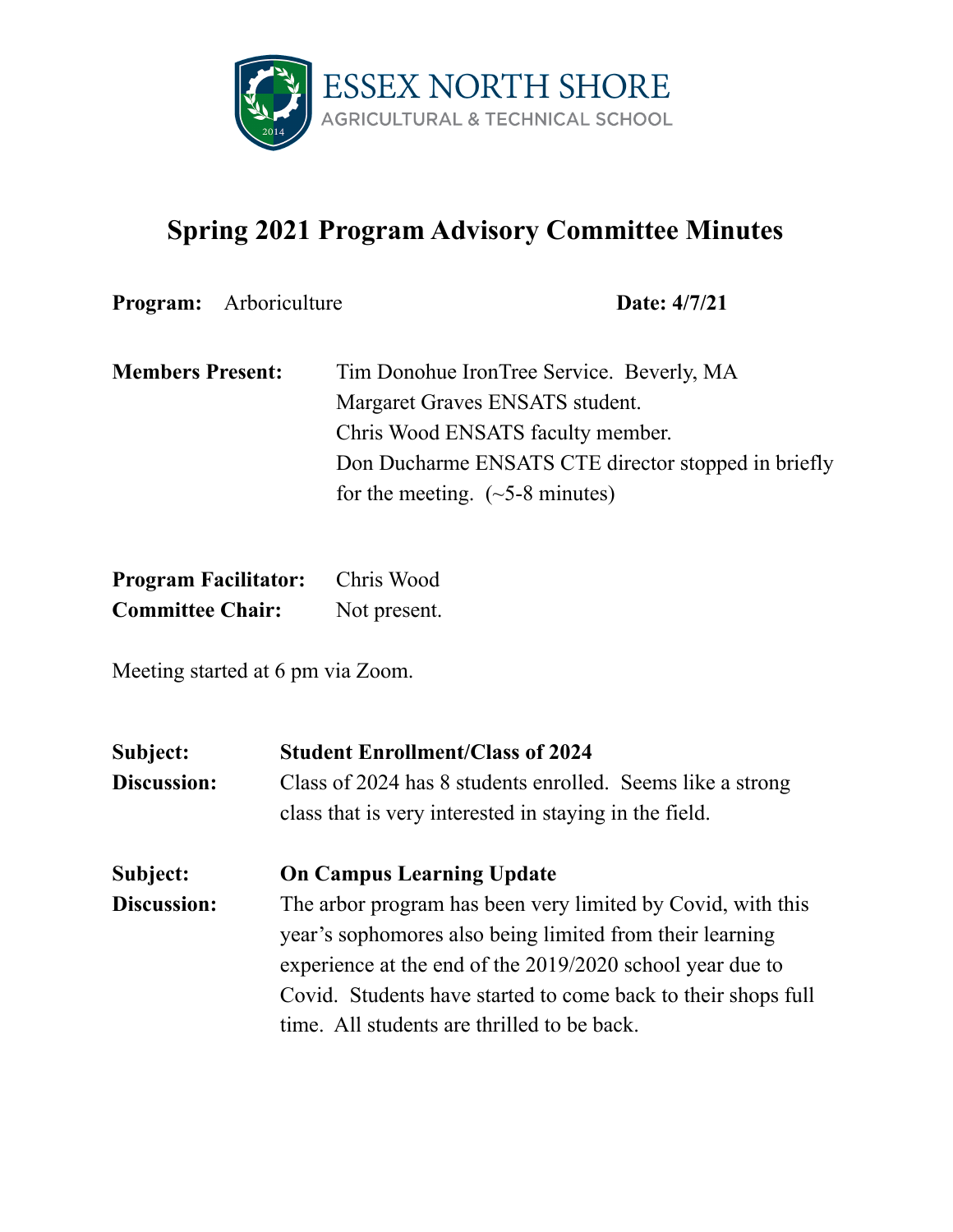

| <b>Curriculum Bias/Programmatic Review</b>                                                                                                                                                                                                                                                                                                                                                                                                                               |
|--------------------------------------------------------------------------------------------------------------------------------------------------------------------------------------------------------------------------------------------------------------------------------------------------------------------------------------------------------------------------------------------------------------------------------------------------------------------------|
| Curriculum Bias form was completed and submitted. Some<br>parts were left blank as the PAC didn't consider it relevant.<br>Program self assessment was completed by Steve Noble and<br>Chris Wood prior to the meeting. At the PAC meeting we<br>review the Program Self Assessment.                                                                                                                                                                                     |
| <b>Senior Portfolio Showcase</b>                                                                                                                                                                                                                                                                                                                                                                                                                                         |
| Tim Donohue from Iron Tree volunteered to sit it on the<br>Portfolio Showcase Panel. We are on the lookout for more<br>individuals.                                                                                                                                                                                                                                                                                                                                      |
| <b>Employee Outlook/Industry Trends</b>                                                                                                                                                                                                                                                                                                                                                                                                                                  |
| Job opportunities across all sectors of treecare are abundant.<br>All tree companies in the area are in need of, or are desperately<br>looking for staffing. IronTree in Beverly, MA is looking to hire<br>10 staff this year alone.                                                                                                                                                                                                                                     |
| <b>Recommendations for Program</b>                                                                                                                                                                                                                                                                                                                                                                                                                                       |
| Tim D. suggested that we make sure that students have good<br>pruning skills, as it's an important skill set for the industry. We<br>discussed the possibility of securing a replacement mini skid<br>steer for the program, as many companies are using mini skid<br>steers in the tree care industry. The mini skid that the school<br>has currently is old, outdated, finicky, and not particularly<br>student safe as it's jumpy to operate. (Update post meeting)As |
|                                                                                                                                                                                                                                                                                                                                                                                                                                                                          |